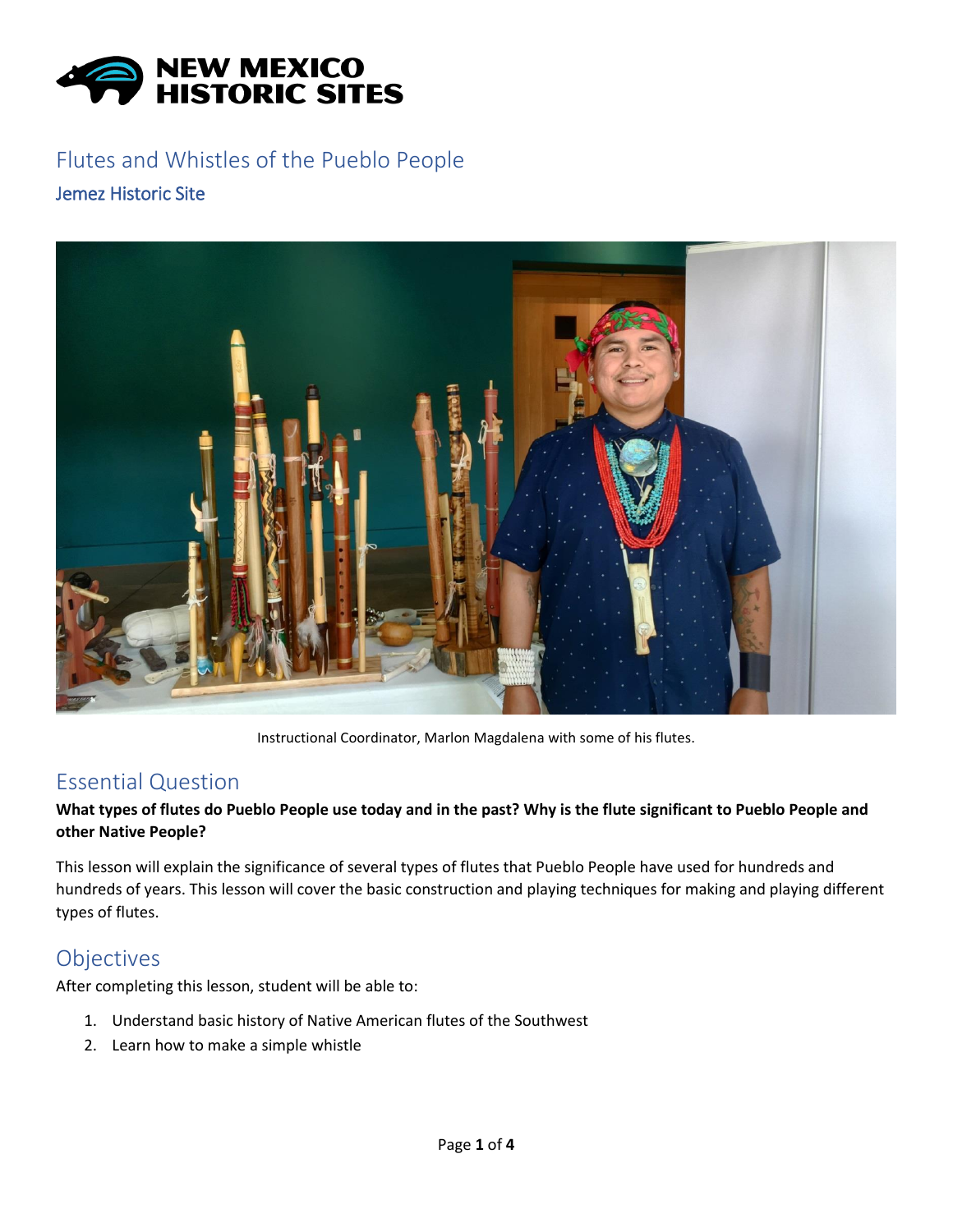

# Background

Flutes and whistles are types of wind instruments that are a very common instrument throughout the world. Indigenous people of the American Southwest have been using and making flutes and whistles for at least 1000 years here in the American Southwest. Some of the earliest of these wind instruments come from cave sites in arid regions of the Colorado Plateau that date to the Late Basketmaker II (50CE-500CE) and Basketmaker III (500CE-750CE) time periods.

Some of the oldest flutes come from a cave site from Northeastern Arizona called Broken Flute Cave and date to around 640CE. An early archaeologist excavated the site in the 1930s and uncovered four wooden flutes. These four flutes are rim-blown type flutes. This type of is a simple flute that is basically a hollow tube with holes drilled into it for the fingers. The sound is produced by blowing on the rim of one end and holding down and opening the finger holes to produce a melody. Other rim-blown flutes have been found at Pueblo Bonito, in Chaco Canyon, NM, Grand Gulch in SE Utah, and Mummy Cave in Canyon de Chelly, AZ. Rim-blown flutes continued into the Historic period and have been documented at most Modern Pueblos of Arizona and New Mexico.

Early 20<sup>th</sup> century ethnographers documented and collected many sacred objects from the Pueblo People. Some of which, included flutes made from wood and reeds. These flutes were rim-blown flutes that were identical to the flutes found at Broken Flute Cave and Pueblo Bonito, which shows a long continued tradition of flute making and flute playing throughout Pueblo History.

Bone flutes and whistle have been uncovered at many Pueblo IV (1350CE-1600CE) period sites like Pecos Pueblo in NM, Poshuouinge north of Santa Fe, NM, and Unshagi in the Jemez Mountains, NM. The majority of the bone instruments were made from eagle bones and a type of pitch glue (made with pinyon sap) on the inside to create a narrow airway for sound production.

Flutes from other tribes have come into use among the Pueblos as well. Flutes from the plains tribes are being used at some Pueblos for personal use as an instrument for meditation or for public performances. These flutes are commonly known as Native American Style flutes and are easier to play than the older rim-blown type flutes.

Many modern Pueblos continue to use various types of flutes for ceremonial and personal purposes. All these flutes and whistles have a life and the sounds that come from them represents their voice. The person playing the flute or whistle uses their own breath and becomes part of the instrument, because the sound doesn't come out until the person breathes into it. So, flutes and whistles continue to hold a place among the Pueblo People as an important producer of sound.

# Activities

K-4 Crossword and Coloring Pages

K-12 Watch video about flutes

K-12 Make a whistle using common household items

# New Mexico Content Standards

<https://webnew.ped.state.nm.us/bureaus/instructional-materials/new-mexico-content-standards/>

K-4<sup>th</sup> Grade Standards **STRAND: History**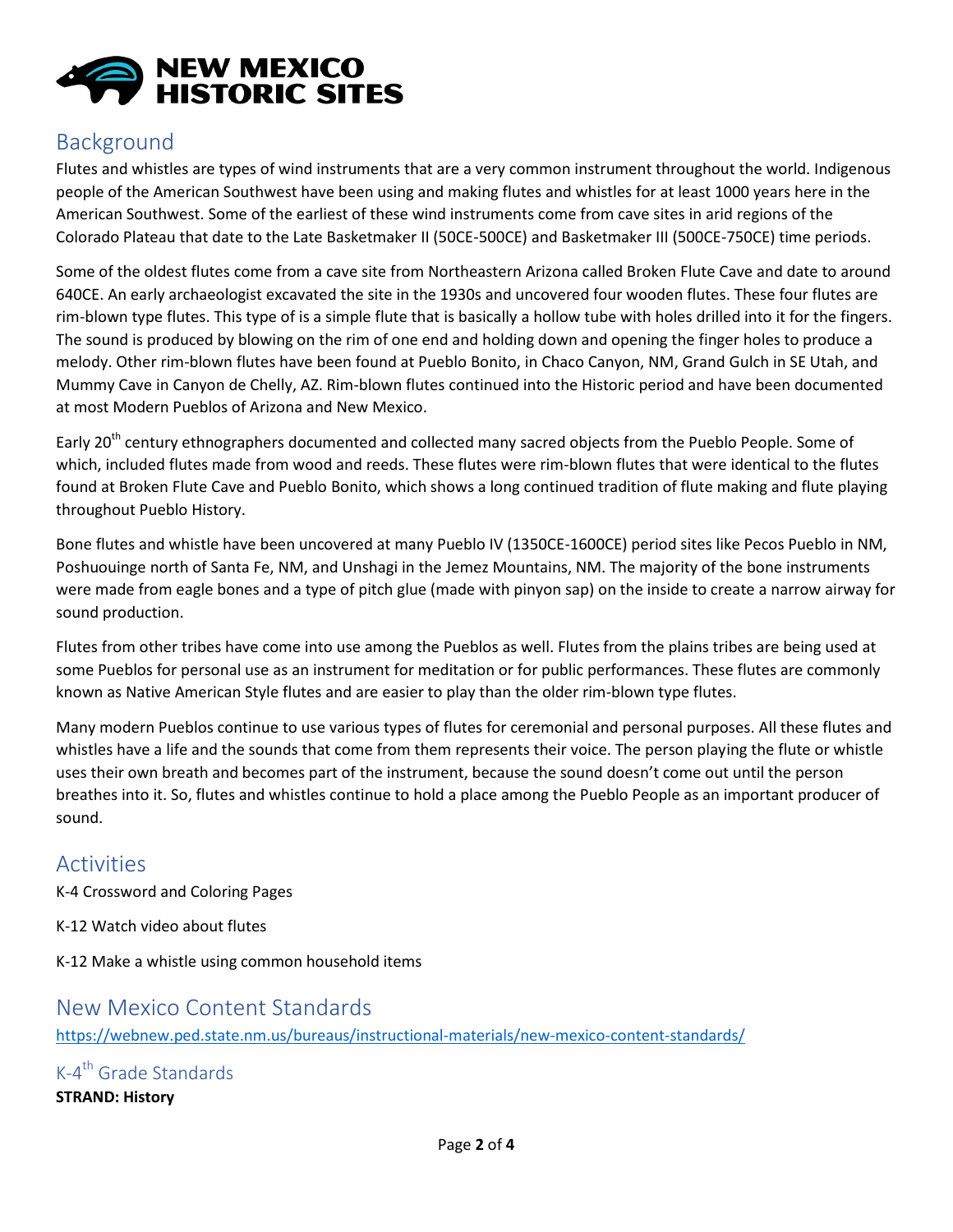# **NEW MEXICO<br>HISTORIC SITES**

**Content Standard I:** Students are able to identify important people and events in order to analyze significant patterns, relationships, themes, ideas, beliefs, and turning points in New Mexico, United States, and world history in order to understand the complexity of the human experience.

**K-4 Benchmark I-A**: New Mexico: Describe how contemporary and historical people and events have influenced New Mexico communities and regions.

**(K)** 1. Identify the customs, celebrations, and holidays of various cultures in New Mexico.

**(1st Grade)** 1. Identify common attributes of people living in New Mexico today.

**(2nd Grade)** 1. Describe how historical people, groups, and events have influenced the local community.

**(3rd Grade)** 1. Describe how the lives and contributions of people of New Mexico influenced local communities and regions.

**(4th Grade)** 1. Identify important issues, events, and individuals from New Mexico pre-history to the present.

**K-4 Benchmark II-B**: Distinguish between natural and human characteristics of places and use this knowledge to define regions, their relationships with other regions, and patterns of change.

**(K)** 1. Identify natural characteristics of places (e.g., climate, topography).

**(1st Grade)** 2. Identify how traditional tribal and local folklore attempt to explain weather, characteristics of places, and human origins and relationships.

**(2nd Grade)** 1. Explain how people depend on the environment and its resources to satisfy their basic needs.

**(3rd Grade)** 1. Explore examples of environmental and social changes in various regions.

**(4th Grade)** 3. Identify ways in which different individuals and groups of people view and relate to places and regions.

**K-4 Benchmark II-C**: Be familiar with aspects of human behavior and man-made and natural environments in order to recognize their impact on the past and present.

**(K)** 1. Identify family customs and traditions and explain their importance.

**(1st Grade)** 1. Identify examples of and uses for natural resources in the community, state, and nation.

**(2nd Grade)** 1. Identify ways in which people depend on natural and man-made environments including natural resources to meet basic needs.

**(3rd Grade)** 2. Identify ways in which people have modified their environments (e.g., building roads, clearing land for development, mining, and constructing towns and cities).

**(4th Grade)** 1. Explain how geographic factors have influenced people, including settlement patterns and population distribution in New Mexico, past and present.

### 5<sup>th</sup> – 8<sup>th</sup> Grade Standards

#### **STRAND: History**

**Content Standard I**: Students are able to identify important people and events in order to analyze significant patterns, relationships, themes, ideas, beliefs, and turning points in New Mexico, United States, and world history in order to understand the complexity of the human experience. Students will: